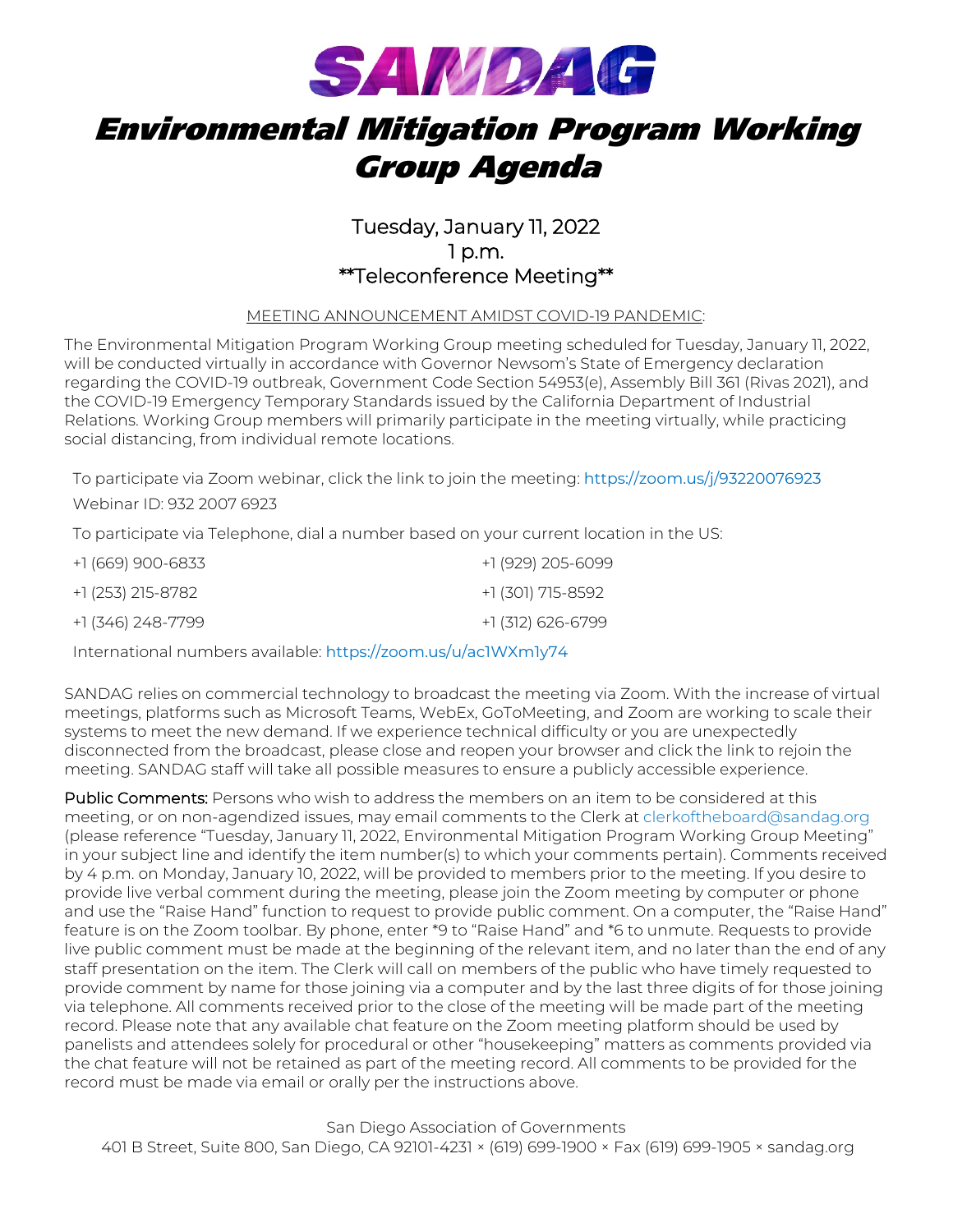

Welcome to SANDAG. Members of the public may speak to the Working Group on any item at the time the Working Group is considering the item. Public speakers are limited to three minutes or less per person. The Working Group may only take action on any item appearing on the agenda.

In order to keep the public informed in an efficient manner and facilitate public participation, SANDAG also provides access to all agenda and meeting materials online at sandag.org/meetings. Additionally, interested persons can sign up for email notifications at sandag.org/subscribe.

SANDAG operates its programs without regard to race, color, and national origin in compliance with Title VI of the Civil Rights Act. SANDAG has developed procedures for investigating and tracking Title VI complaints, and the procedures for filing a complaint are available to the public upon request. Questions concerning SANDAG nondiscrimination obligations or complaint procedures should be directed to the SANDAG General Counsel, John Kirk, at (619) 699-1997 or john.kirk@sandag.org. Any person who believes himself or herself or any specific class of persons to be subjected to discrimination prohibited by Title VI also may file a written complaint with the Federal Transit Administration.

In compliance with the Americans with Disabilities Act (ADA), SANDAG will accommodate persons who require assistance in order to participate in SANDAG meetings. If such assistance is required, please contact the Clerk of the Board at ClerkoftheBoard@sandag.org or at (619) 699-1985, at least 72 hours in advance of the meeting. To request this document or related reports in an alternative format, please call (619) 699-1900 or (619) 699-1904 (TTY), or fax (619) 699-1905 at least 72 hours in advance of the meeting.

SANDAG agenda materials can be made available in alternative languages. To make a request, call (619) 699-1900 in advance of the meeting.

Los materiales de la agenda de SANDAG están disponibles en otros idiomas. Para hacer una solicitud, llame al (619) 699-1900.

如有需要, 我们可以把SANDAG议程材料翻译成其他語言.

请在会议前至少 72 小时打电话 (619) 699-1900 提出请求.

### Vision Statement

*Pursuing a brighter future for all.*

#### Mission Statement

*We are the regional agency that connects people, places, and innovative ideas by implementing solutions with our unique and diverse communities.*

#### Our Commitment to Equity

*We hold ourselves accountable to the communities we serve. We acknowledge we have much to learn and much*  to change; and we firmly uphold equity and inclusion for every person in the San Diego region. This includes *historically underserved, systemically marginalized groups impacted by actions and inactions at all levels of our government and society.*

*We have an obligation to eliminate disparities and ensure that safe, healthy, accessible, and inclusive opportunities are available to everyone. In 2021, SANDAG will develop an equity action plan that will inform how we plan, prioritize, fund, and build projects and programs; frame how we work with our communities; define how we recruit and develop our employees; guide our efforts to conduct unbiased research and interpret data; and set expectations for companies and stakeholders that work with us.*

*We are committed to creating a San Diego region where every person who visits, works, and lives can thrive.*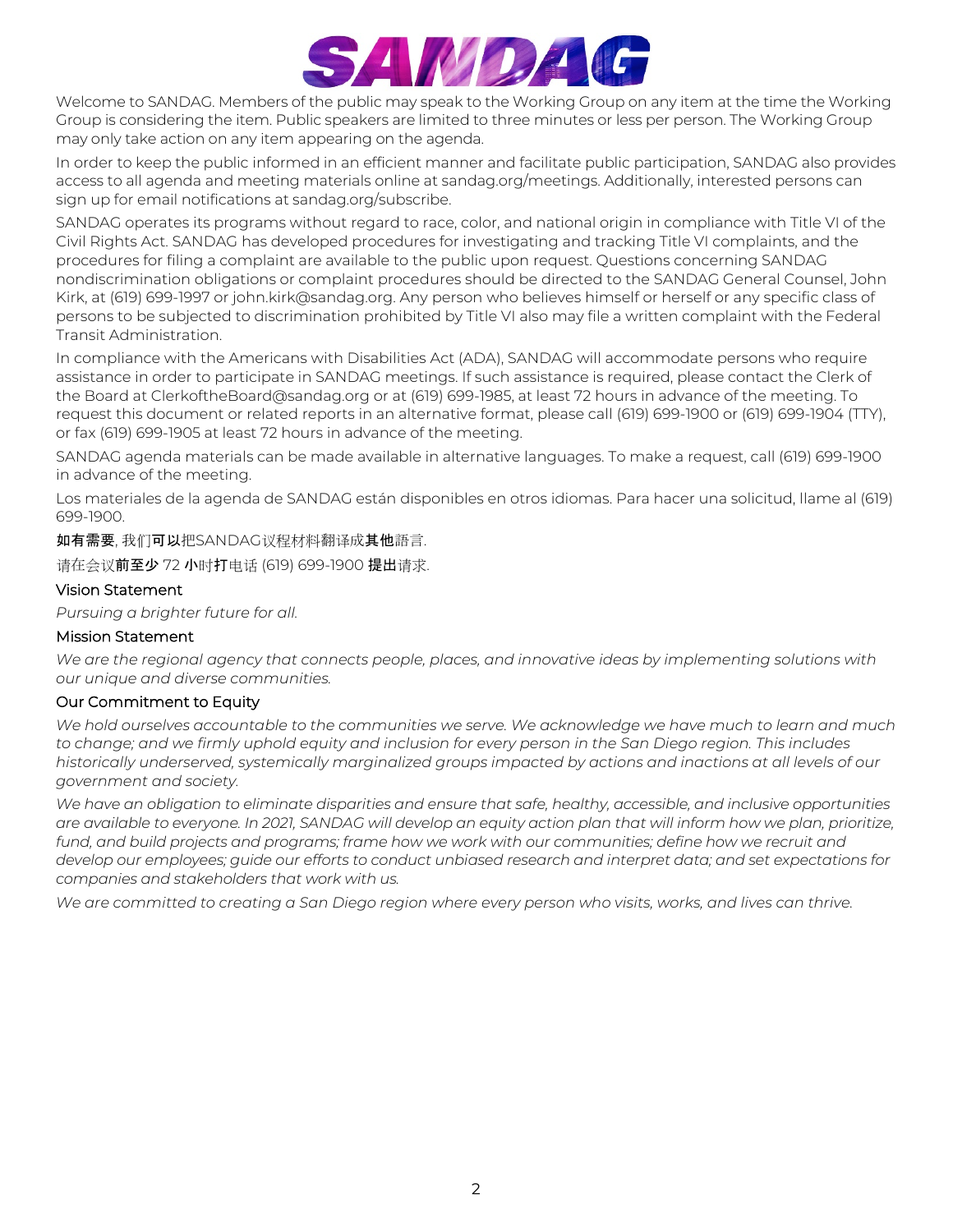

## **Environmental Mitigation Program Working Group**

Tuesday, January 11, 2022

| Item No. |                                                                                                                                                                                                                                                                                                                                                                                                                                                                                                                                                                                                                                                      | <b>Action</b>                         |
|----------|------------------------------------------------------------------------------------------------------------------------------------------------------------------------------------------------------------------------------------------------------------------------------------------------------------------------------------------------------------------------------------------------------------------------------------------------------------------------------------------------------------------------------------------------------------------------------------------------------------------------------------------------------|---------------------------------------|
| 1.       | Welcome and Introductions                                                                                                                                                                                                                                                                                                                                                                                                                                                                                                                                                                                                                            |                                       |
| $+2.$    | <b>Approval of Meeting Minutes</b><br>The Environmental Mitigation Program Working Group (EMPWG)<br>is asked to approve the minutes from its September 14, 2021,<br>meeting.                                                                                                                                                                                                                                                                                                                                                                                                                                                                         | Approve                               |
| 3.       | <b>Public Comments and Communications</b><br>Members of the public shall have the opportunity to address the<br>EMPWG on any issue within the jurisdiction of SANDAG that is not<br>on this agenda.                                                                                                                                                                                                                                                                                                                                                                                                                                                  |                                       |
|          | <b>Reports</b>                                                                                                                                                                                                                                                                                                                                                                                                                                                                                                                                                                                                                                       |                                       |
| 4.       | Regional Habitat Conservation Vision Update and Next Steps<br>Keith Greer, SANDAG<br>At its December 10, 2021, meeting the Board of Directors approved<br>and adopted San Diego Forward: The 2021 Regional Plan,<br>specifically allocating \$3 billion towards Habitat Conservation. An<br>overview on the Regional Habitat Conservation Vision, how it ties<br>into the newly adopted 2021 Regional Plan, and next steps, will be<br>presented. The EMPWG is also asked to approve the formation of<br>an ad hoc committee to work on these next steps including an<br>update to the needs for habitat acquisition, management, and<br>monitoring. | Discussion/<br><b>Possible Action</b> |
| 5.       | Institute for Ecological Monitoring and Management's Applied<br>Climate Adaptation and Conservation Research Program<br>Megan Jennings, SDSU<br>In 2019, the San Diego State University (SDSU) Institute for<br>Ecological Monitoring and Management (IEMM), completed the<br>Climate Resilient Connectivity project to guide conservation<br>planning for connectivity under climate change. An update on<br>research efforts and products as a result of the IEMM and Climate                                                                                                                                                                      | Discussion                            |

Science Alliance collaboration including connectivity modeling, climate adaptation support for natural resource management, and

local jurisdictional planning, carbon sequestration in natural landscapes, and resilient restoration for Tribal cultural resilience, will be presented. An overview on how the data products, decision support tools, and prioritizations that have resulted from this research can be used to support planning for the state's 30x30 initiative, the Natural Community Conservation Planning-planning and plan updates, and implementation of the SANDAG recently

adopted Regional Transportation Plan and Sustainable

Communities Strategy, will also be presented.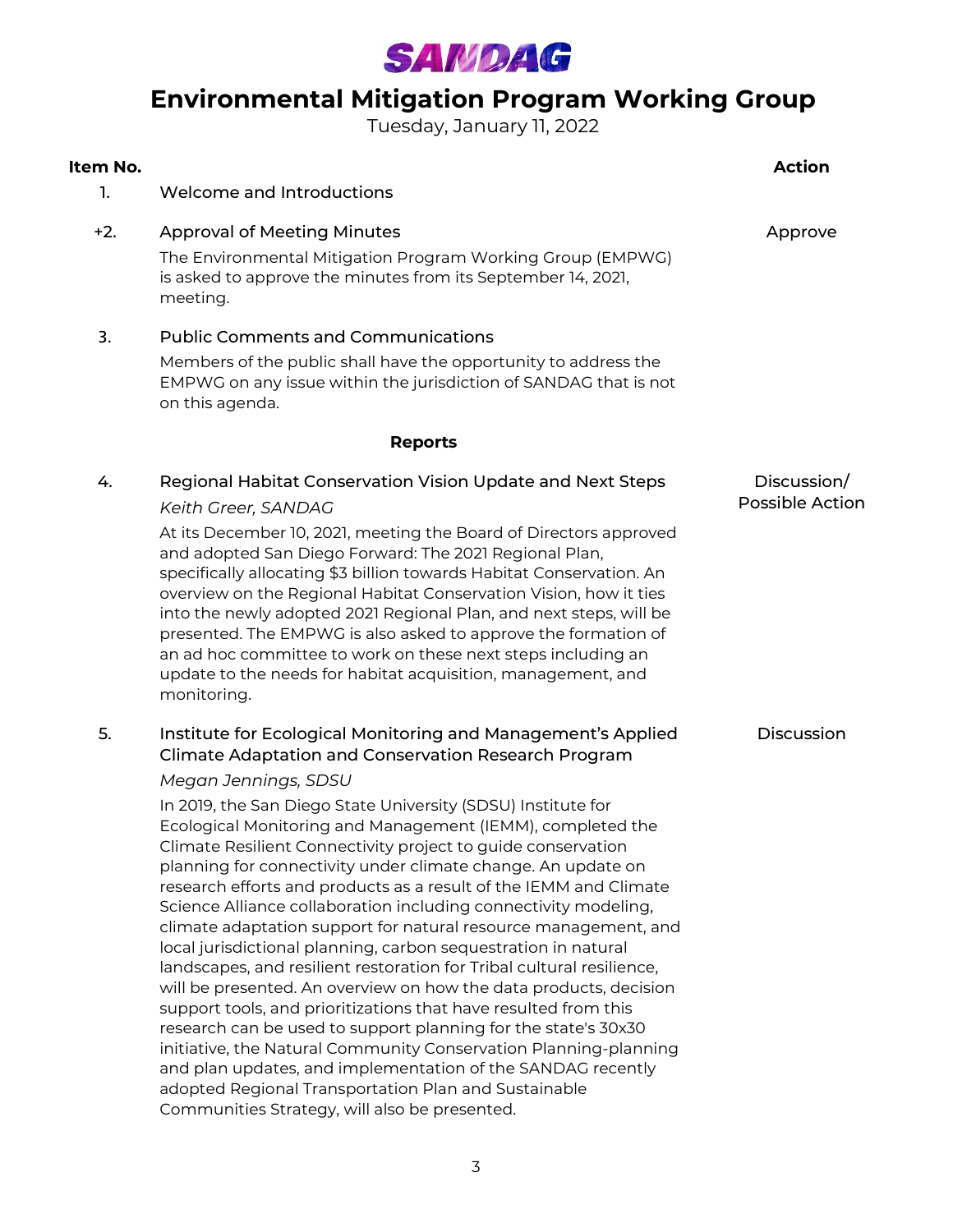### 6. Monitoring and Management of Fusarium Dieback - Invasive Shot Hole Borers in San Diego *Dr. Akif Eskalen and Shannon Colleen Lynch, University of California, Davis* **Discussion** In 2017, the University of California, Davis was awarded a SANDAG project to create best management and monitoring practices for

land managers for the invasive Shot Hole Borer in San Diego County. An overview on the model developed to predict invasive Shot Hole Borers establishment in California, findings regarding the endophyte work, and the experiments being conducted to use the endophytes as a control option, will be presented.

### 7. Upcoming Meetings **Information**

The next EMPWG meeting is scheduled for Tuesday, March 8, 2022, at 1 p.m.

### 8. Adjournment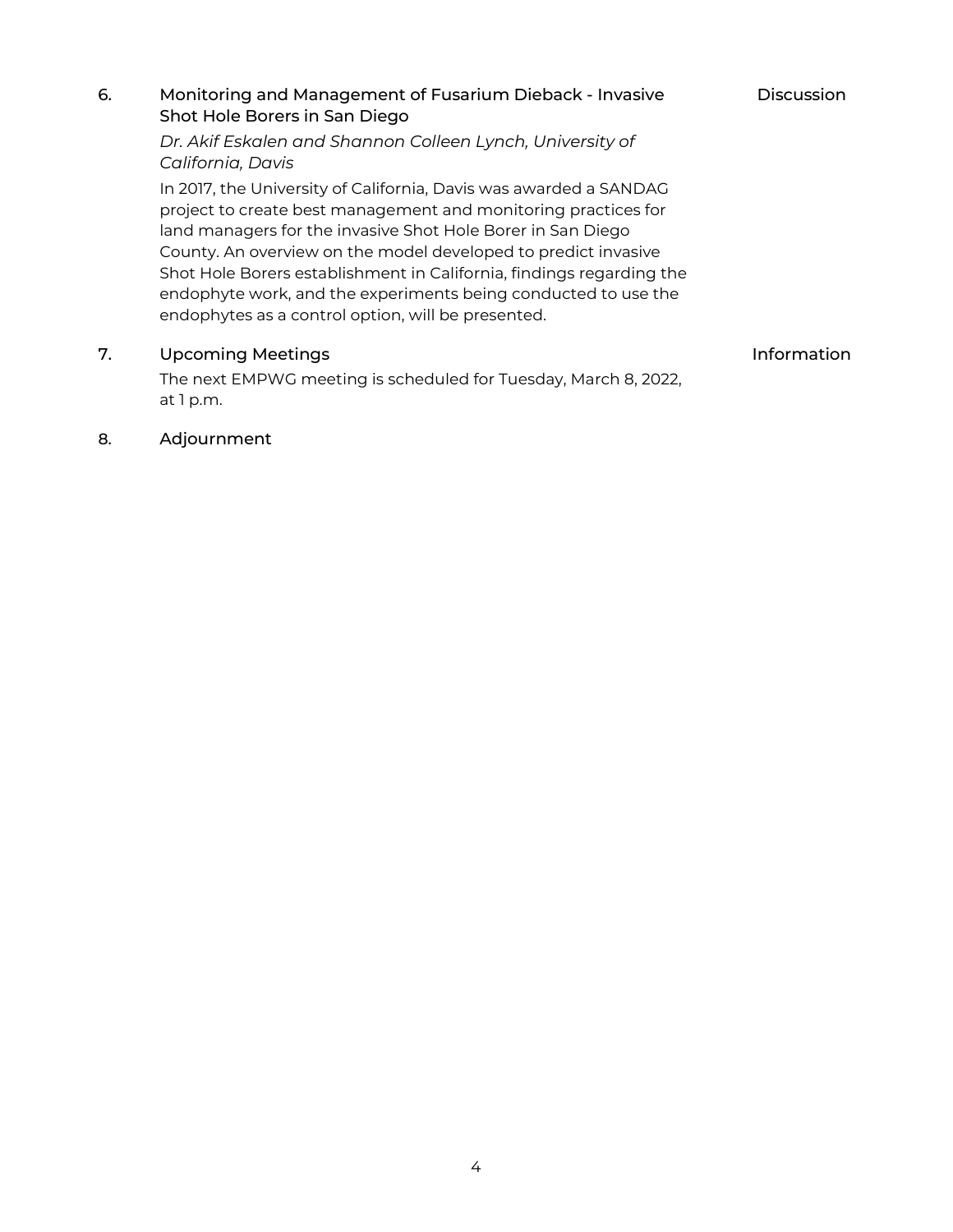

### **Environmental Mitigation Program Working Group**

Item: **2**

January 11, 2022 Action: **Approve**

## **September 14, 2021, Meeting Minutes**

Vice Chair LeAnn Carmichael (County of San Diego) called the meeting of the Environmental Mitigation Program Working Group (EMPWG) to order at 1:04 p.m.

### 1. Approval of Meeting Minutes (Approve)

Action: Upon a motion by Trish Smith (The Nature Conservancy), and a second by Susan Wynn (U.S. Fish and Wildlife Service), the EMPWG approved the minutes from its June 8, 2021, meeting.

Yes: Candace Wo (The San Diego Foundation), Cheryl Goodard (City of Chula Vista), James Whalen (Alliance for Habitat Conservation), Kristin Forburger (City of San Diego), LeAnn Carmichael (County of San Diego), Michael Beck (Endangered Habitats League), Robert Fisher [United States Geological Survey (USGS)], Rosanne Humphrey (City of Carlsbad), Susan Wynn (U.S. Fish and Wildlife Service), Stefanie Cervantes (City of Oceanside), and Trish Smith.

Abstain: Stefan Galvez-Abadia (Caltrans) and Hans Sin (California Department Fish and Wildlife).

Absent: Army Corps of Engineers, Building Industry Association, City of Poway, City of Santee, San Diego Conservation Network, U.S. Forest Service, and the Wildlife Conservation Board.

### 2. Public Comments/Member's Comments (Discussion)

Michael Beck asked when the next EMPWG meeting is scheduled for and whether that meeting would discuss the Environmental Mitigation Program (EMP), Land Management grant process. Kim Smith responded that the next EMPWG is planned for December, and the grant process will be addressed in a pre-proposal workshop scheduled for November.

Robert Fisher shared three published papers in the Zoom chat about Golden Eagles, Argentine Ants, and Western Spadefoot Toads. All three publications would be sent out to the EMPWG members and interested parties after the meeting.

Keith Greer announced the release of SANDAG's 2021 Regional Plan Draft Environmental Impact Report [\(EIR\). Interested parties should go](https://sdforward.com/mobility-planning/draft-eir/)  to https://sdforward.com/mobility-planning/draft-eir/ to read more about the draft EIR and submit comments. Keith went into further detail about the importance of habitat and agriculture, analyzed and discussed in the draft EIR. Keith also offered to discuss at the meeting, or in a future email, questions regarding the EIR and 2021 Regional Plan. Susan Wynn asked to clarify if the habitat illustrated on the last slide was being conserved or impacted. Keith responded that the past Regional Plan anticipated more impacts versus what the new 2021 Regional Plan depicts. Michael Beck inquired if the 2015 Regional Plan and EIR had taken the County of San Diego's 2011 General Plan's recommendations for the backcountry into consideration and included that in the Draft 2021 Regional Plan and EIR. Keith responded that for the 2015 Regional Plan, SANDAG did review the county's 2011 General Plan and that the 2021 Regional Plan illustrates where future growth for habitats should occur on conserved lands. Keith highlighted that there are discrepancies between the land use patterns in the draft 2021 Regional Plan compared to the county's general plan, but that it is known and expected.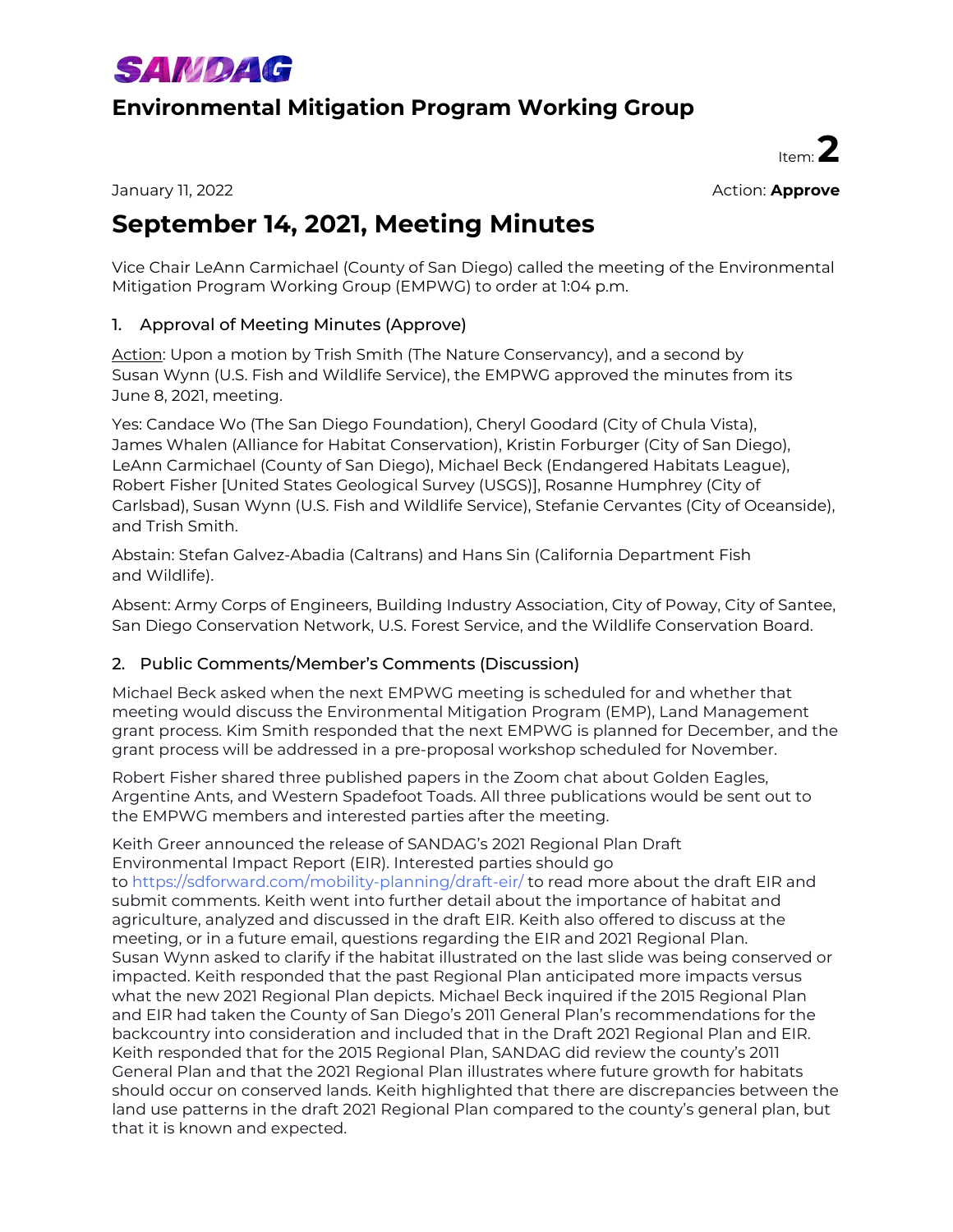Kim Smith introduced a new primary member to the EMPWG, Stefan Galvez-Abadia from Caltrans, who temporarily replaced Bruce April. Kim also provided an update to the EMPWG that a Chair has not been chosen, but an update will be given at the start of 2022. Additionally, Kim reported that the EMP Land Management Grants Tenth Cycle of Call for Projects was proceeding and will be going to the Board of Directors for the approval to release the call on October 25, 2021. Kim further explained that the grant would be released in November through a new software, BidNet.Direct, and a pre-proposal Workshop will be planned for after the release of the call.

No other public comments or announcements were made to the EMPWG.

### Reports

### 3. Ad Hoc Committee Recommendation: FY 2022 Annual Funding (Discussion/ Possible Action)

Each year the EMPWG makes a recommendation to the Regional Planning Committee on the allocation of four million dollars for regional management and biological monitoring activities pursuant to an approved Memorandum of Agreement on the implementation of the EMP. At its June 2021 meeting, the EMPWG formed an ad hoc committee to develop recommendations for fiscal year 2022 for consideration by the EMPWG. Susan Wynn presented to the EMPWG the Ad Hoc Committee's recommendations for the EMP FY 2022 Regional Management and Monitoring Program.

Action: Upon a motion by James Whalen (Alliance for Habitat Conservation) and a second by Trish Smith, the EMPWG unanimously approved the recommendation for FY 2022 funding for regional management and monitoring.

Yes: Anne Harvey (San Diego Conservation Network), Candace Wo, Cheryl Goodard , Hans Sin, James Whalen, Kristin Forburger, LeAnn Carmichael, Michael Beck, Robert Fisher, Rosanne Humphrey, Stefanie Cervantes, Susan Wynn, Stefan Galvez-Avadia, and Trish Smith.

Abstain: None.

Absent: Army Corps of Engineers, Building Industry Association, City of Poway, City of Santee, U.S. Forest Service, and Wildlife Conservation Board.

### 4. Grazing Monitoring Plan for Conserved Lands (Information)

The San Diego Management and Monitoring Program, land managers, grazing experts, federal and state agencies, and other partners formed a working group and developed three grazing objectives to manage for improved habitat quality and reduced fire risk on Conserved Lands. This year, SANDAG contracted with UC Berkeley's Rangeland Science Program and other grazing experts to develop and implement a grazing monitoring plan to evaluate the effectiveness of grazing as a large-scale management tool. The UC Berkeley team presented what they have done to-date and their plans for the next two years on their pilot study at the Rancho Jamul Ecological Reserve.

### 5. Use of Artificial Intelligence to Identify Species Images (Information)

The USGS has been developing camera monitoring tools and software to facilitate a regional camera wildlife monitoring program. Jeff Tracey gave a presentation about developing Artificial Intelligence (AI) software that scans through thousands of camera monitoring photos and selects those with wildlife and identifies animals to species level. Jeff is also collaborating with Winston Vickers from the UC Davis Wildlife Health Center to take camera trap data of mountain lions and use AI software to identify individuals. The intent is to develop camera monitoring and individual recognition software as important components of a long-term mountain lion population monitoring program for western San Diego County.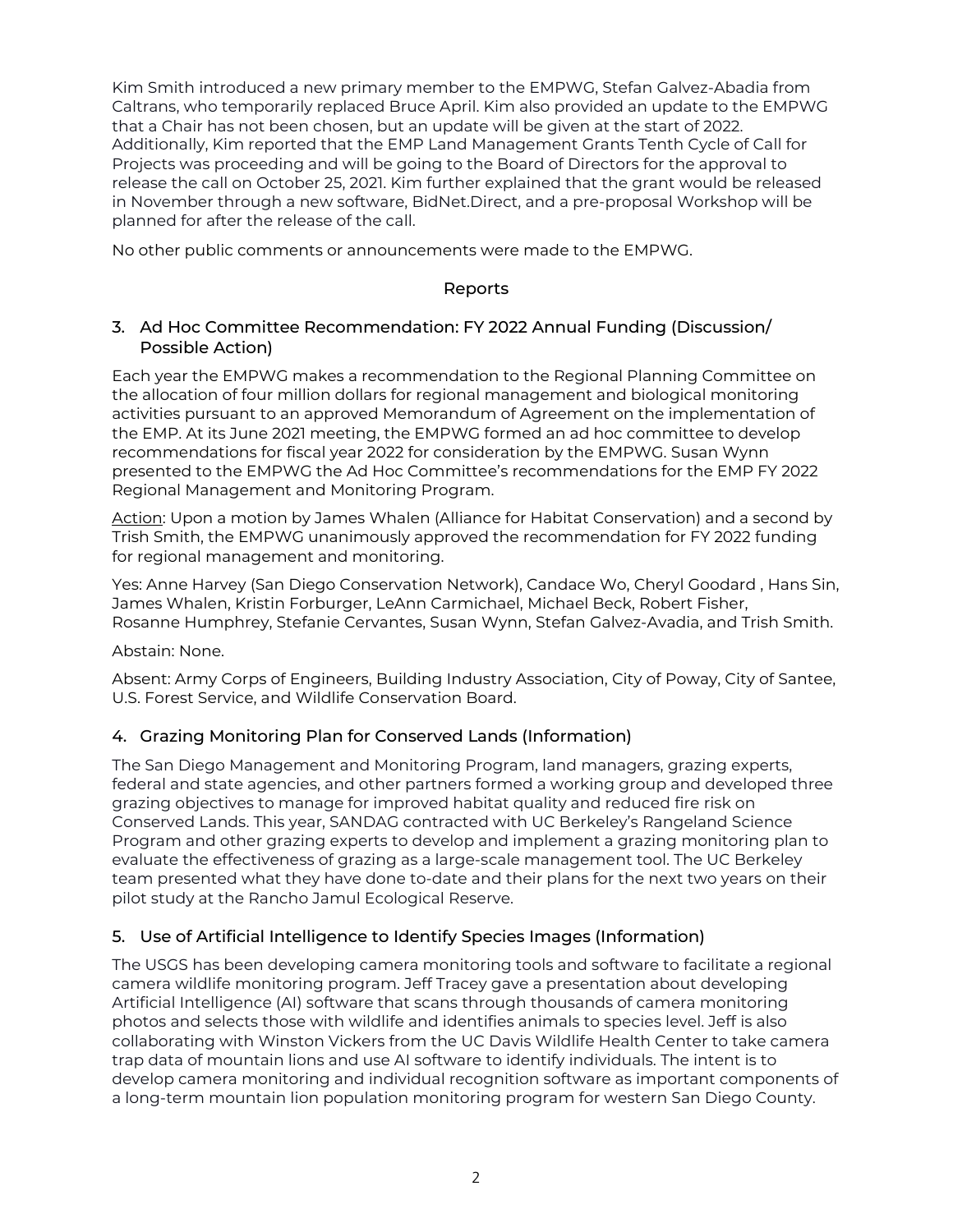### 6. Upcoming Meetings

The next EMPWG meeting is scheduled for Tuesday, December 14, 2021, at 1 p.m.

### 7. Adjournment

Vice Chair LeAnn Carmichael adjourned the meeting at 2:50 pm.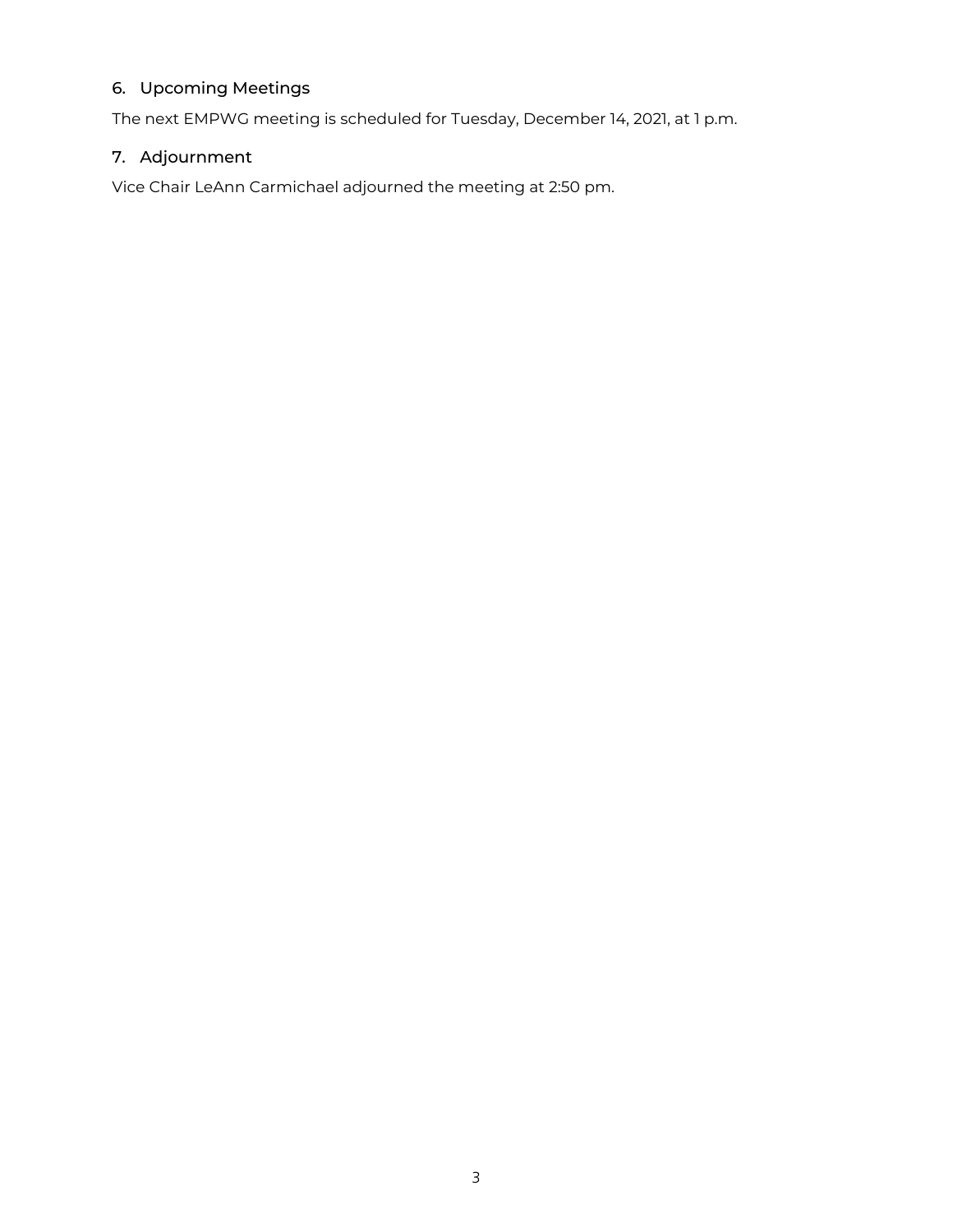## **Confirmed Attendance at SANDAG Environmental Mitigation Program Working Group Meeting**

September 14, 2021

| <b>Jurisdiction</b>               | <b>Name</b>                 | <b>Attended</b> | <b>Comments</b> |
|-----------------------------------|-----------------------------|-----------------|-----------------|
|                                   | Vacant                      |                 |                 |
| City of La Mesa                   | Vacant                      |                 |                 |
|                                   | Vice Chair LeAnn Carmichael | Yes             |                 |
| County of San Diego               | Deborah Mosley              | Yes             |                 |
|                                   | Kristin Forburger           | Yes             |                 |
| City of San Diego                 | Heidi VonBlum               | <b>No</b>       |                 |
|                                   | Dan Monroe                  | Yes             |                 |
|                                   | Melanie Kush                | No              |                 |
| City of Santee                    | Christina Rios              | <b>No</b>       |                 |
| City of Carlsbad                  | Rosanne Humphrey            | Yes             |                 |
| City of Oceanside                 | Stefanie Cervantes          | Yes             |                 |
|                                   | Scott Nespor                | <b>No</b>       |                 |
| City of Poway                     | Vacant                      |                 |                 |
|                                   | Cheryl Goodard              | Yes             |                 |
| City of Chula Vista               | Dai Hoang                   | <b>No</b>       |                 |
|                                   | Kyle Dahl                   | <b>No</b>       |                 |
| Army Corps of Engineers           | Michelle Lynch              | <b>No</b>       |                 |
|                                   | Stefan Galvez-Abadia        | Yes             |                 |
| Caltrans                          | David Nagy                  | <b>No</b>       |                 |
|                                   | David Mayer                 | <b>No</b>       |                 |
| Department of Fish and Wildlife   | Hans Sin                    | Yes             |                 |
|                                   | Susan Wynn                  | Yes             |                 |
| U.S. Fish and Wildlife Service    | David Zoutendyk             | Yes             |                 |
| U.S. Forest Service               | Kirsten Winter              | <b>No</b>       |                 |
|                                   | Lance Criley                | No              |                 |
|                                   | Robert Fisher               | Yes             |                 |
| U.S. Geological Survey            | Carlton Rochester           | <b>No</b>       |                 |
|                                   | Rebecca Fris                | No              |                 |
| Wildlife Conservation Board       | John Walsh                  | No              |                 |
|                                   | Michael Beck                | Yes             |                 |
| <b>Endangered Habitats League</b> | <b>Scott Grimes</b>         | No              |                 |
|                                   | Anne Harvey                 | Yes             |                 |
| San Diego Conservation Network    | Vacant                      |                 |                 |
|                                   | Cara Lacey                  | No              |                 |
| The Nature Conservancy            | Trish Smith                 | Yes             |                 |